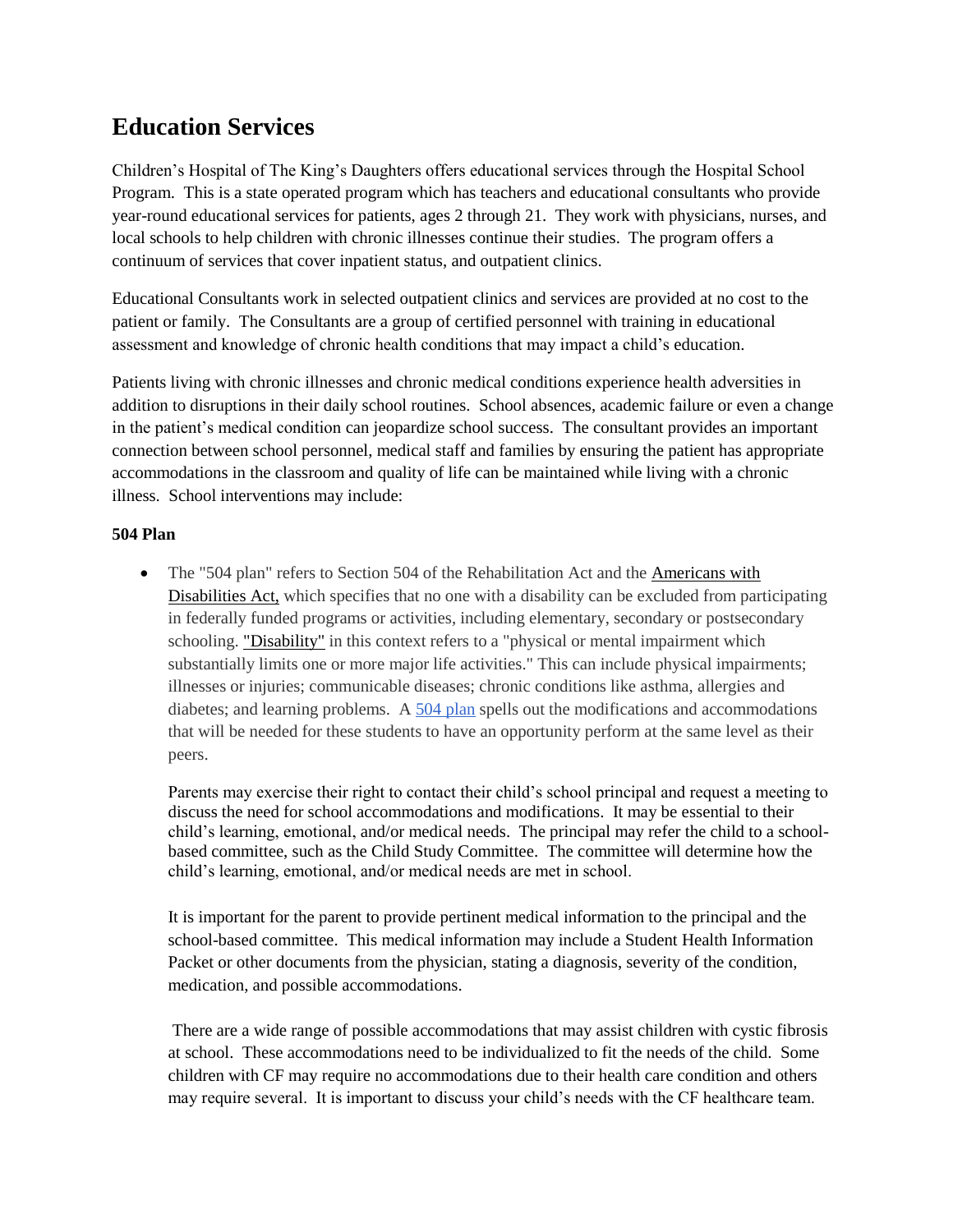Examples of possible accommodations: Bathroom access Access to water Extra food or snack or tube feeding Self administration of pancreatic enzymes Exemption from the attendance/tardiness policy Extended time for tests, homework assignments Modification of workload to accommodate health status, fatigue and absences Physical Education modifications Homework sent home after absences due to health Second set of textbooks at home Class schedule adaptations to address medical needs Intermittent homebound education

It is best to review your child's needs at the beginning of every school year and to have a plan ready to meet the possible needs of your child through the year. Parts of the plan may only be implemented if needed due to the child's health condition. There are materials available through the healthcare team at the CF Center at CHKD to provide information on cystic fibrosis for the school personnel. A Teachers Guide to Cystic Fibrosis is also available online through the Cystic Fibrosis Foundation website.

[http://www.cff.org/LivingWithCF/AtSchool/TeachersGuide/#Individualized\\_Education\\_Plan](http://www.cff.org/LivingWithCF/AtSchool/TeachersGuide/#Individualized_Education_Plan)

How does a 504 plan differ from an IEP?

**Answer:** A 504 plan, which falls under civil-rights law, is an attempt to remove barriers and allow students with disabilities to participate freely; like the Americans With Disabilities Act, it seeks to level the playing field so that those students can safely pursue the same opportunities as everyone else. An IEP, which falls under the Individuals with Disabilities Education Act, is much more concerned with actually providing educational services. Students eligible for an [IEP,](http://specialchildren.about.com/od/specialeducation/a/iepfaq.htm) or Individualized Education Plan, represent a small subset of all students with disabilities. They generally require more than a level playing field -- they require significant remediation and assistance, and are more likely to work on their own level at their own pace even in an inclusive classroom. Only certain classifications of disability are eligible for an IEP, and students who do not meet those classifications but still require some assistance to be able to participate fully in school would be candidates for a 504 plan.

## **An Individualized Health Care Plan**

An Individualized Health Care Plan is needed to manage the child's health needs at school. The school nurse is responsible for developing a Health Care Plan, facilitating staff and student counseling, and providing in-services regarding the child's medical condition. The nurse also maintains contact with the child's physician for any updated medical information. Each child should have a written Individualized Health Care Plan specifically for his/her medical needs. The parents/guardians, as well as the school personnel having contact with the child, should have a written copy of the Individualized Health Care Plan.